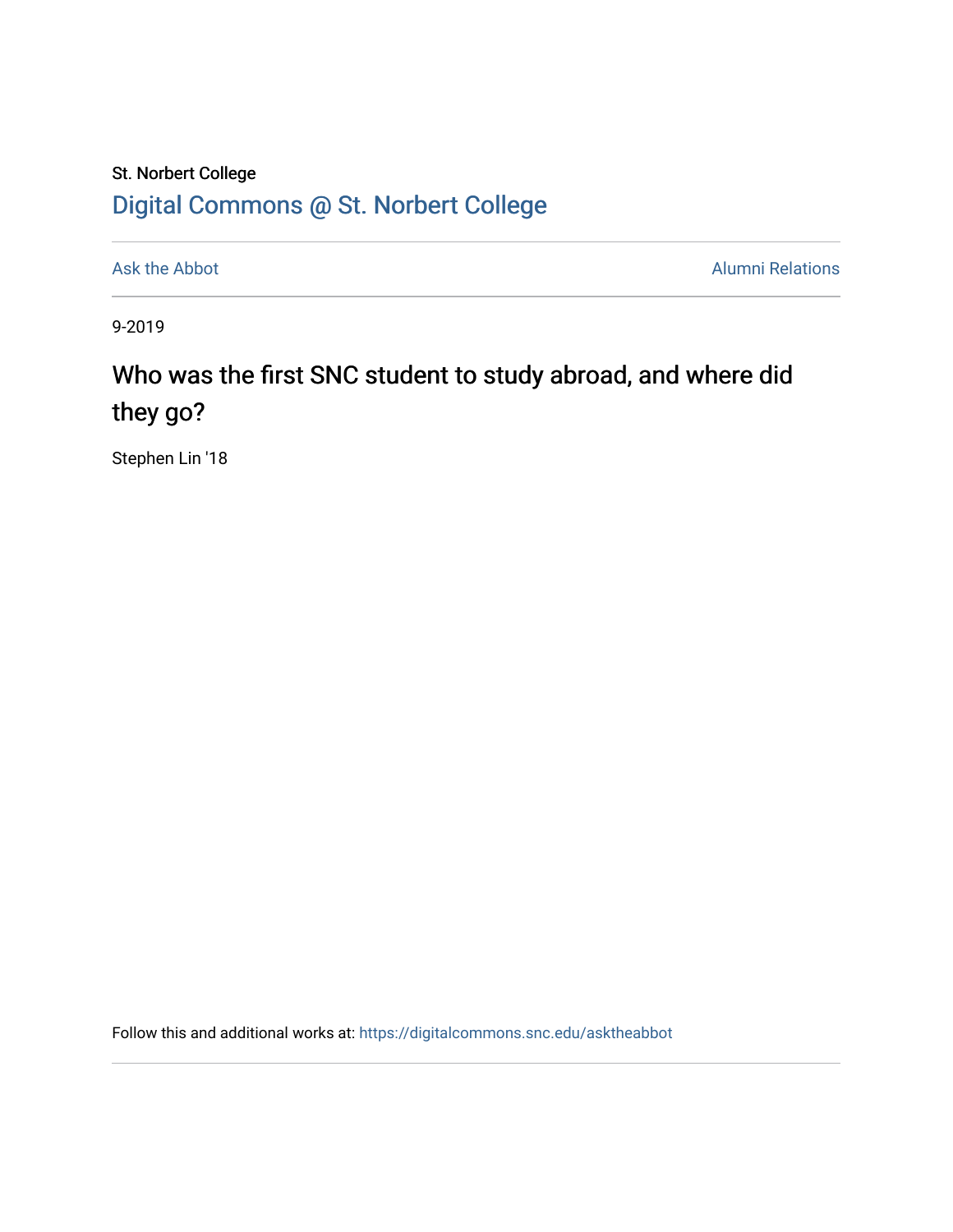

[Academics](https://www.snc.edu/academics) [Admission](https://www.snc.edu/admission) [Campus Life](https://www.snc.edu/campuslife) [Living Norbertine](https://www.snc.edu/livingnorbertine) [Athletics](https://www.snc.edu/athletics) [About](https://www.snc.edu/about)

Q

Giving

to SNC

[Alumni](https://www.snc.edu/alumni/) [Ask the Abbot](https://www.snc.edu/alumni/abbot/) September 2019 合

### [Alumni](https://www.snc.edu/alumni/index.html)

[Events & Reunions](https://www.snc.edu/alumni/event/index.html) [Behind the Arch](https://www.snc.edu/alumni/event/behindthearch/) [Benefits and Services](https://www.snc.edu/alumni/benefits.html) [Get Involved](https://www.snc.edu/alumni/getinvolved.html) [Give to SNC](http://giving.snc.edu/) [Alumni Awards](https://www.snc.edu/alumni/awards/index.html) [Knight Lights](https://www.snc.edu/alumni/knightlights/index.html) [Alumni-Owned](https://www.snc.edu/alumni/directory/index.html) [Businesses Network](https://www.snc.edu/alumni/directory/index.html) [Alumni Board](https://www.snc.edu/alumni/alumniboard.html) [Student Alumni](https://www.snc.edu/alumni/saa.html) [Ambassadors](https://www.snc.edu/alumni/saa.html) [Staff](https://www.snc.edu/alumni/contactus.html)

# September 2019 Question:

Dear Abbot Pennings,

Who was the first SNC student to study abroad, and where did they go?

Stephen Lin '18

#### Answer:

My dearest Stephen,

Ah, what a delightful question – and a timely one, too, as our intrepid young students who are studying abroad this year are just embarking on their exciting new journeys. Studying abroad is a fundamental part of the St. Norbert experience for many students these days, but it wasn't as prevalent in the early years. Indeed, the college didn't send a student abroad until 1962.

That trailblazing student was Meg (Perkins) Vander Zanden '64. Oh, what a superb student she was! Meg majored in French at St. Norbert and wanted to spend her junior year immersed in French culture. The Rev. Rowland C. De Peaux, O. Praem., '48, one of Meg's French professors and a passionate advocate of study abroad during its beginning stages at St. Norbert, supported her interest. Meg applied to the University of Aix-en-Provence in the South of France and was later accepted. With the help of Father Jolicoeur, the department chair at the time who assured Meg her French study credits would be accepted by St. Norbert upon her return, she was ready to begin her adventure abroad!



#### Ask the Abbot

As the founder of St. Norbert College, and having a prime seat in the center of campus throughout the years, I, Abbot Bernard Pennings, hold the answers to many of your burning questions about the college. [Submit Your Question](https://www.snc.edu/alumni/abbot/index.html)